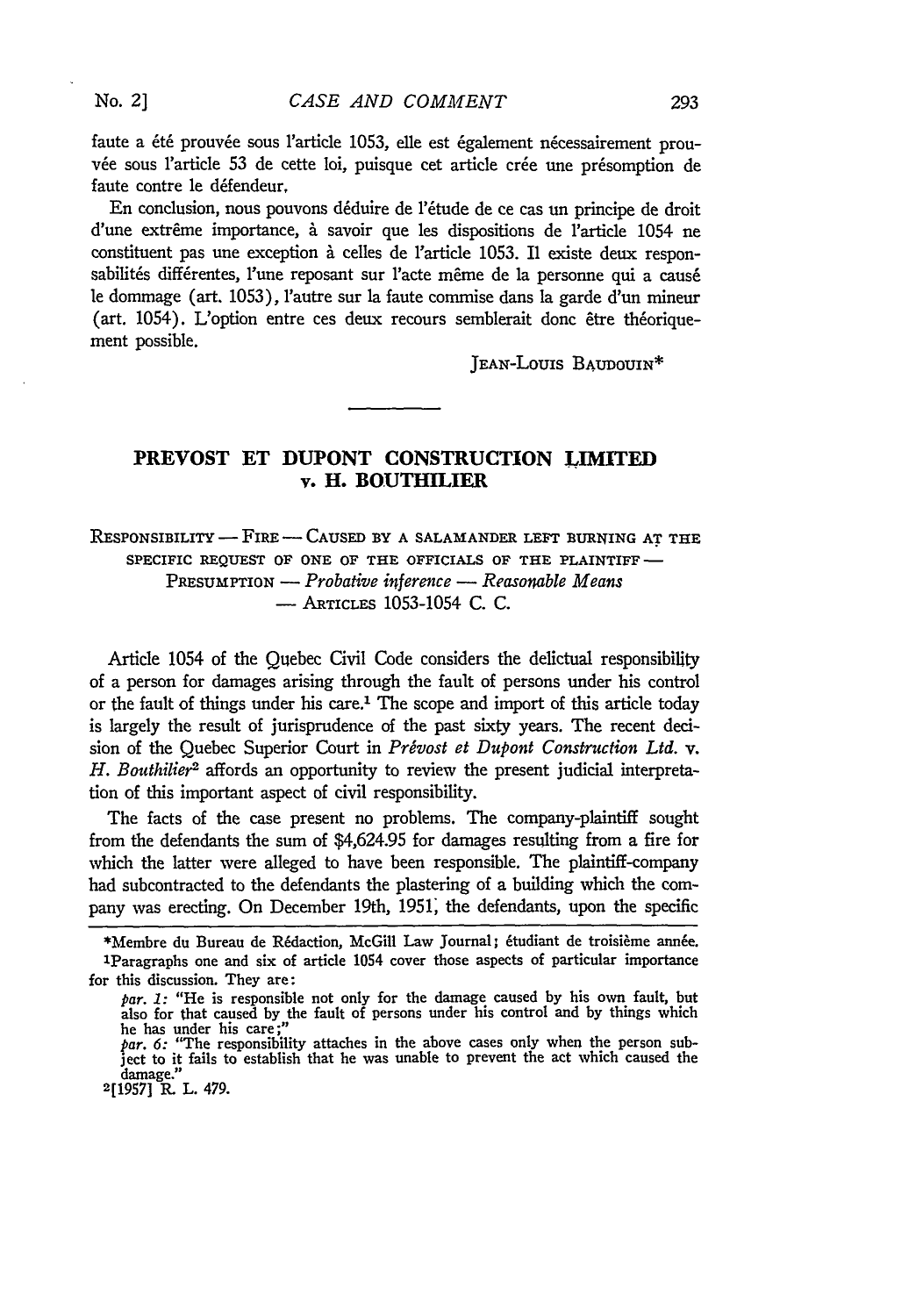instructions of one of the officials of the plaintiff, left salamanders burning in various rooms of the building which had been plastered earlier in the day. That afternoon, before the workmen **had** left, Dupont and Bouthilier examined the salamanders and took all the precautions necessary to prevent a fire. During the evening Bouthilier returned and found the salamanders to be in a satisfactory condition. Early next morning a fire broke out, causing the damage which gave rise to the action.

The plaintiff alleged that it was the salamander in the room where the fire started that caused the fire and the presumption of responsibility provided for **by** article 1054 was invoked. This provision declares that:

"He is responsible not only for the damage caused **by** his own fault, but also for that caused **by** the fault of persons under his control and **by** things which he has under his care."

It was submitted **by** the plaintiff that the defendants could not benefit from the *exculpatory clause3* of the article as they had not established that they had employed *all reasonable means* to prevent the fire.

The defendants replied that the proof did not justify the conclusion that the salamander had caused the fire. To employ the presumption of article 1054 it is necessary, they contended, that the plaintiff establish a causal connection between the thing, i.e. salamander, and the damage; this had not been done.

With regard to the necessity for a causal connection, Montpetit **J.** said:

"J'accepte volontiers que cet article impose à la demanderesse l'obligation préalable de prouver ce lien de causalité.

"Mais **il** me semble... qu'il **y** a une forte pr6somption... que c'est **la** salamandre, ou plutôt les charbons allumés qu'elle contenait et qui ont dû s'en échapper, qui ont provoqué le feu."<sup>4</sup>

In the absence of positive proof he adopted the deduction of *probative inference* to justify a causal connection.<sup>5</sup>

The Court then considered the application of the principle of responsibility under article 1054. The plaintiff alleged that the defendants had not taken *all reasonable means* as the salamander had not been extinguished upon inspection in the evening. The plaintiff also submitted that there should have been a watchman placed in the building to look after the salamanders.

In order better to understand these submissions it is necessary to consider the jurisprudential development of delictual responsibility under article 1054. Nadeau, in his extensive work on the subject, $6$  has broken down this develop-

 $6La$  responsabilité civile délictuelle et quasi-délictuelle, Traité de droit civil du *Qudbec* (1949), vol. **8.**

<sup>3</sup>The *exculpatory clause* is the term usually applied to paragraph six of article 1954, cited in fn. **1.**

<sup>&#</sup>x27;At **p.** 481.

*<sup>5</sup> Insurance Co. of North America v. Picard,* 9 *I.* L. R. **67.**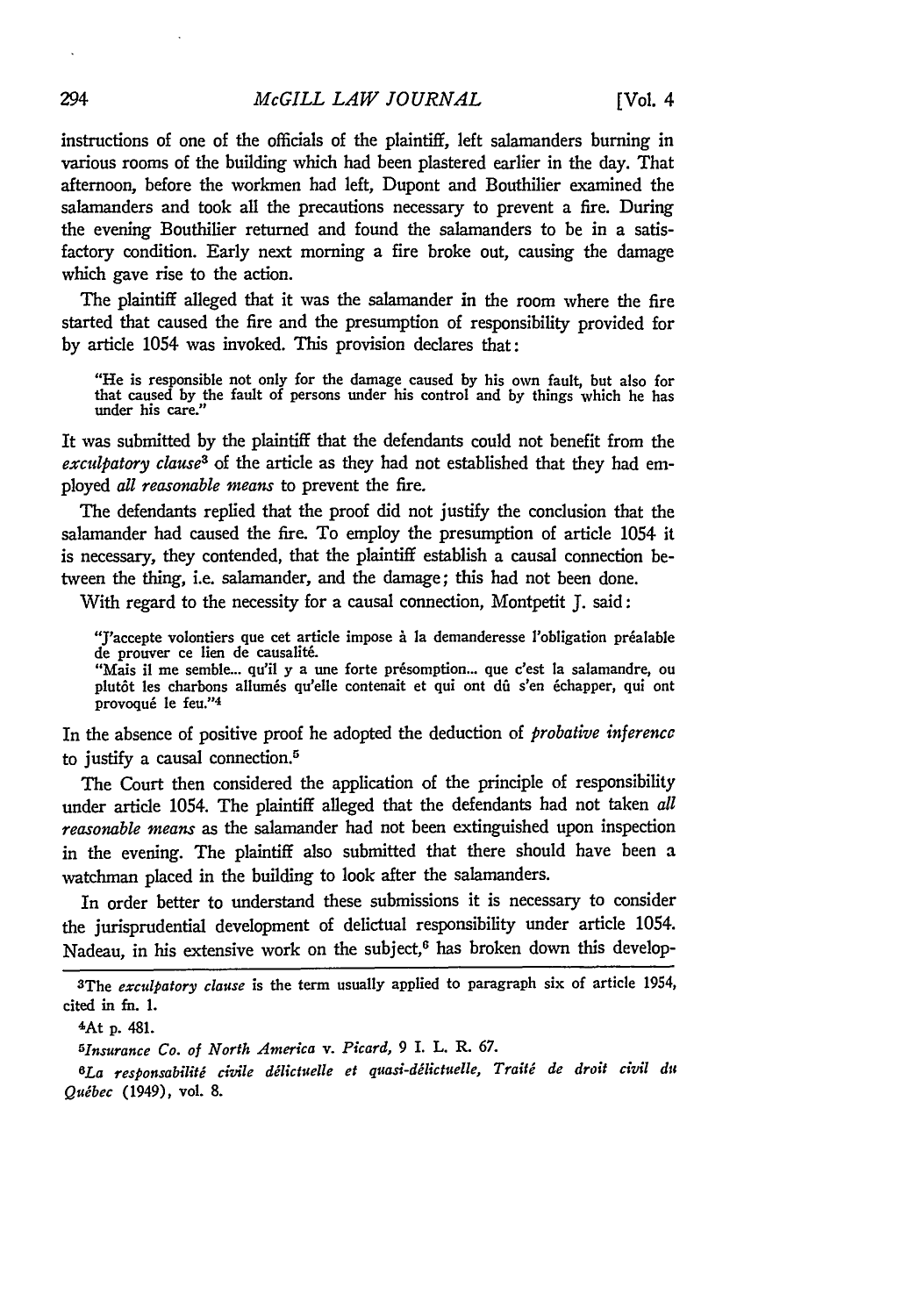ment into four stages.<sup>7</sup> It is within this framework that the historical development will now be considered.

Until 1905 the plaintiff, in an action for damages caused by a thing under the control of another, had to allege and prove the fault of the proprietor under article 1053. Even injuries suffered by workmen in the course of their employment were decided by the courts in this light.8 In addition, it was necessary to establish a *lien de causalité* between the defendant and the accident; if the cause was unknown the plaintiff lost his action.<sup>9</sup>

In 1905, the Privy Council, in *McArthur* v. Dominion Cartridge Co.,<sup>19</sup> established a new principle. The action arose out of injuries suffered by an employee, McArthur, as the result of the explosion of a machine at which he was working and which was used in the production of cartridges. It was proven that the machine, designed by the company superintendent, had occasionally handled the cartridges incorrectly. In the Superior Court the jury found that the explosion occurred through the neglect of the respondent in supplying suitable machinery and taking necessary precautions. This verdict was maintained in the Court of Appeal. When brought to the Supreme Court of Canada, however, the action was dismissed; the Court expressed the traditional view and maintained the appeal on the grounds that there was no exact proof of the fault which caused the injury. The Privy Council rejected the latter view and said that while certain cases may require conclusive proof of the fault which caused the injury it is not necessary where the accident is the work of a moment and its origin and cause are not susceptible of detection.<sup>11</sup> The Privy Council thus suggested that there was no necessity to prove a fault which undoubtedly caused the injury; it was sufficient to prove facts from which it might reasonably be concluded that fault existed and that a causal connection between the damage and the fault existed.

Four years later the Supreme Court of Canada considered *The Shawinigan Carbide Co. v. Doucet.12* The respondent, in an action to recover damages for injuries suffered as the result of an industrial accident, established that a furnace at which he was working exploded and severely injured him. The Superior Court decided in his favor on the basis that the furnace was under the control

*9Montreal Rolling Mills Co. v. Corcoran* (1896), **26** S. C. R. 595.

*1'Ibid,* at p. 77:

"... it can harly be applicable when the accident causing the injury is the work of a moment, and the eye is incapable of detecting its origin or following its course." **12(1909),** 42 **S. C.** R. **281.**

<sup>7</sup>Perrault, in his report to the *Premier Congrts International de l'Association Henri Capitant*, Montréal, says, at page 480:

**<sup>&</sup>quot;L'on** peut diviser en **trois** p~riodes l'interpr~tation qui s'est faite, dats **la** province de Quebec, de **la** responsabilit6 rattach&e aux choses qu'une personne a sous sa garde: 1°--de 1860/ l'ann&e **1909;** 2°-de 1'annie 1909 a l'annie **1922; 3°-de 1922** nos jours." *SMontreal Rolling Mills Co. v. Corcoran* (1896), **26** S. C. R. **595;** *Campbell v. St.*

*Lawrence Refining Co.* (1885) M. L. R., 1 Q.B. 294.

**<sup>10[1905]</sup>** A. C. **72.**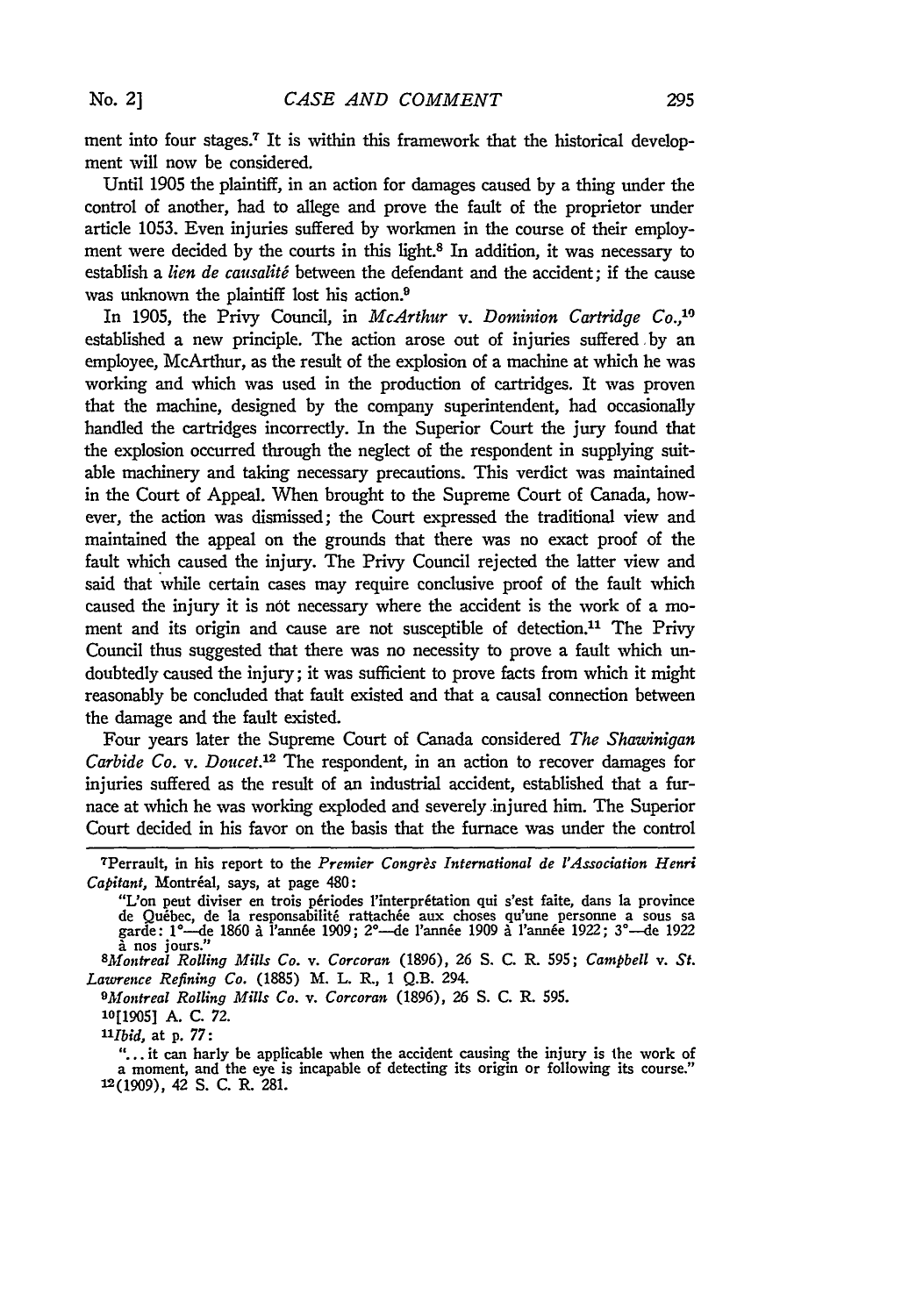## *McGILL LAW JOURNAL*

of the company. The Court of Revision decided that the furnace was under the control of the respondent and for him to recover damages he would have to establish fault on the company's part, which he had not done. In the Court of King's Bench the majority view was that the fault was presumed by law since the furnace was under the care of the company. In the Supreme Court, Fitzpatrick **C.** J. was of the opinion that the furnace was under the care of the appellant; utilizing the furnace to its profit, the company must be responsible for any risk created to its benefit-risque créé. The test, he said, is whether the thing is under the care of the person or not.<sup>13</sup> If it is under his care the person is responsible for the machine in the performance of its work.14 For a person to be exonerated from this liability he would have to prove a fortuitous event or *cause majeure,* or the fault of the victim. In the absence of such proof, the sole fact that the thing was under the care of a person would make him responsible.

In 1920, ushering in the third period, the Privy Council handed down a far-reaching decision in *Quebec Railway, Light, Heat, and Power Company Limited v. Vandry and others.15* Prior to this decision our courts had applied article 1054 only to those responsible for damages caused by persons under their control, and not to those responsible for damages caused by *things* under their care. Thus, the *exculpatory clause* was applied only to those persons, (except, of course, masters and employers), who had persons, and not things, under their care. In the *Vandry* case the *exculpatory clause* was extended to the guardian of a thing. The guardian of a thing which had caused damage could only rebut the presumption of responsibility by proving a fortuitous event or *cause majeure,* or a cause not imputable to him. It was insufficient to establish that the person charged with the care did not commit any fault or that the fault was unknown.

Two years later, the effect of the *Vandry* case was attenuated by the Privy Council's judgment in *The City of Montreal v. Watt and Scott.'6* This decision said that there did not have to be an absolute inability on the part of the person charged with the care of a thing to prevent the act. As Lord Dunedin said:

"The only addition to the views expressed in *Vandry's Case,* which was not necessary there but is necessary here, is that in their Lordships' view 'unable to prevent the damage complained **of'** means unable **by** reasonable means. It does not denote an absolute inability."17

**16[1922]** 2 A. *C.* 555.

*3-Ibid,* at p. **563.**

*<sup>1</sup> <sup>3</sup> bid,* at **p. 285:**

<sup>&</sup>quot;Le principe de responsabilité établie par cet article est l'idée de garde." *1 4 lbid,* at p. 288:

<sup>&</sup>quot;Je ne puis non plus interpreter les... mots... dans le sens que celui qui a la garde ou le soin d'une chose n'est responsable des dommages qu'au cas o i l'on prouve que l'accident résulte ou peut résulter d'un défaut de construction dans l'objet, ou du

fait de son fonctionnement.<br>"La partie prétendue responsable peut n'avoir ni la connaissance du défaut de construction, ni le moyen de s'en rendre compte; mais, si elle en a le soin et la<br>garde, alors, d'après les termes de l'article, elle est responsable des dommages causés par la chose dont elle a la garde." 15[1920] A. C. 662.